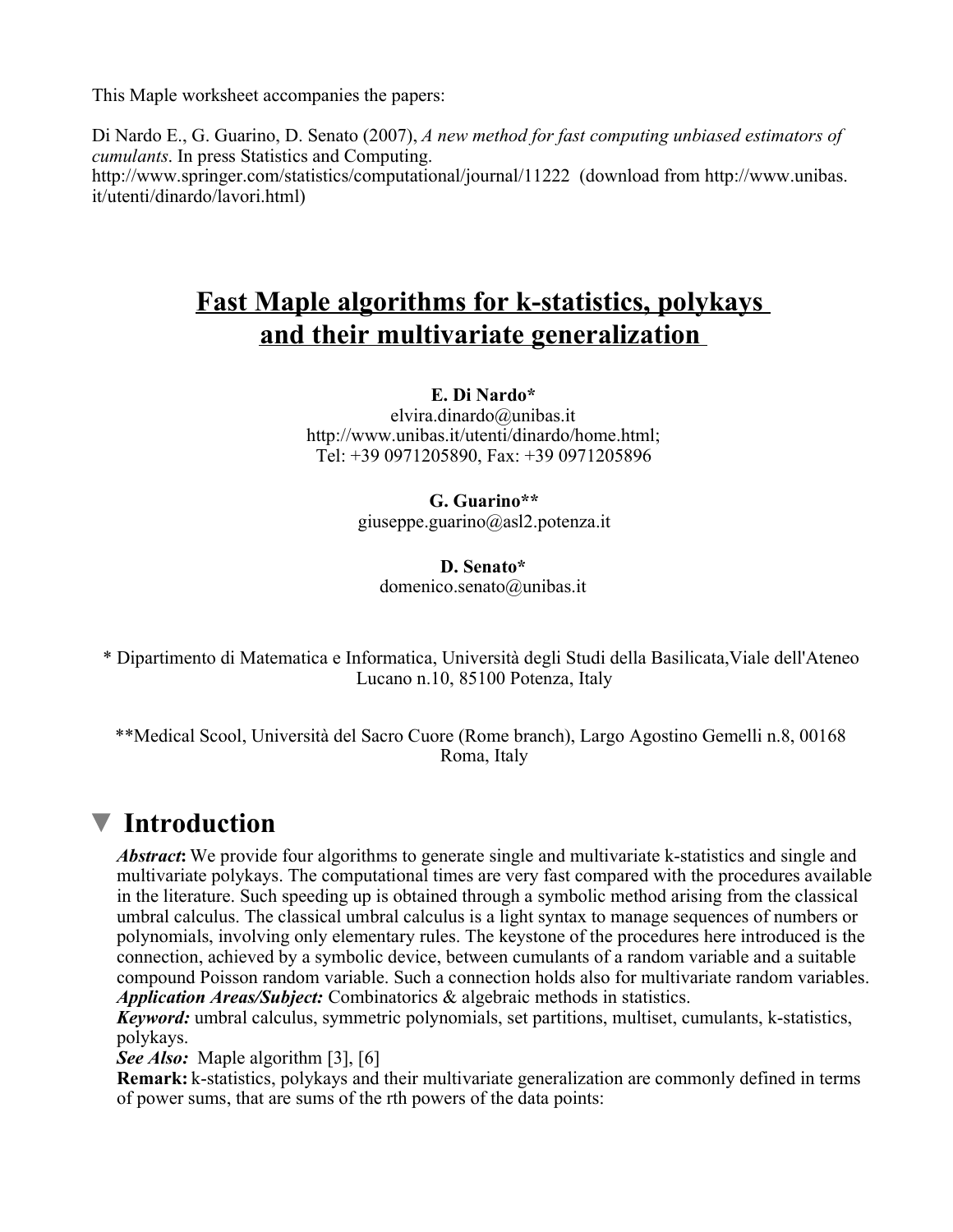

## Initialization

- > restart
- $\triangleright$  with(combinat, partition, multinomial, stirling2)

(2.1) [*partition, multinomial, stirling2*]

### **V** k-statistics

The nth k-statistic is the unique symmetric unbiased estimator of the cumulant  $\kappa_n$  of a given statistical distribution.

 $k_n$  is defined so that  $E[k_n] = \kappa_n$ 

 $> makeTab\_ss := \textbf{proc}(N)$  $\text{seq}\left( \left[ \frac{N!}{\text{sampleg}(\text{new}) \cdot \text{x}} \right] \right]$  $mul(x!^{number(y,x)}\cdot numboccur(y,x)$ !,  $x = \{op(y)\}\}$  $\cdot$ mul( $k_i$ , i = y), mul( $S_i$ , i  $=y$ ),  $y =$  partition(N) end proc:

make
$$
K_s
$$
 :=**proc**( $N$ )  
\n
$$
\left[ seq(k_i = add(\text{stirling2}(i, j) \cdot x^j \cdot (-1)^{j-1} \cdot (j-1) \cdot l, j=1..i), i=1..N) \right]
$$
\n
$$
end proc:
$$

 $fd := \text{proc}(j, k)$  expand (mul(n - i - k, i = 0 ..j - k)) end proc :

 $ks := \textbf{proc}(N)$ local  $u, v$ ;  $v := expand(eval(makeTab\_ss(N),makeK_s(N))$ ;  $u := [seq(x^{i} = (-1)^{i-1} \cdot (i-1)! \cdot fd(N-1, i), i = 1..N)]$ ;  $add(x_1 \cdot x_2, x = expand(\text{eval}(v, u)))$  $mull((n - x), x = 0..N - 1)$ end proc:

 $\geq ks(3)$ Example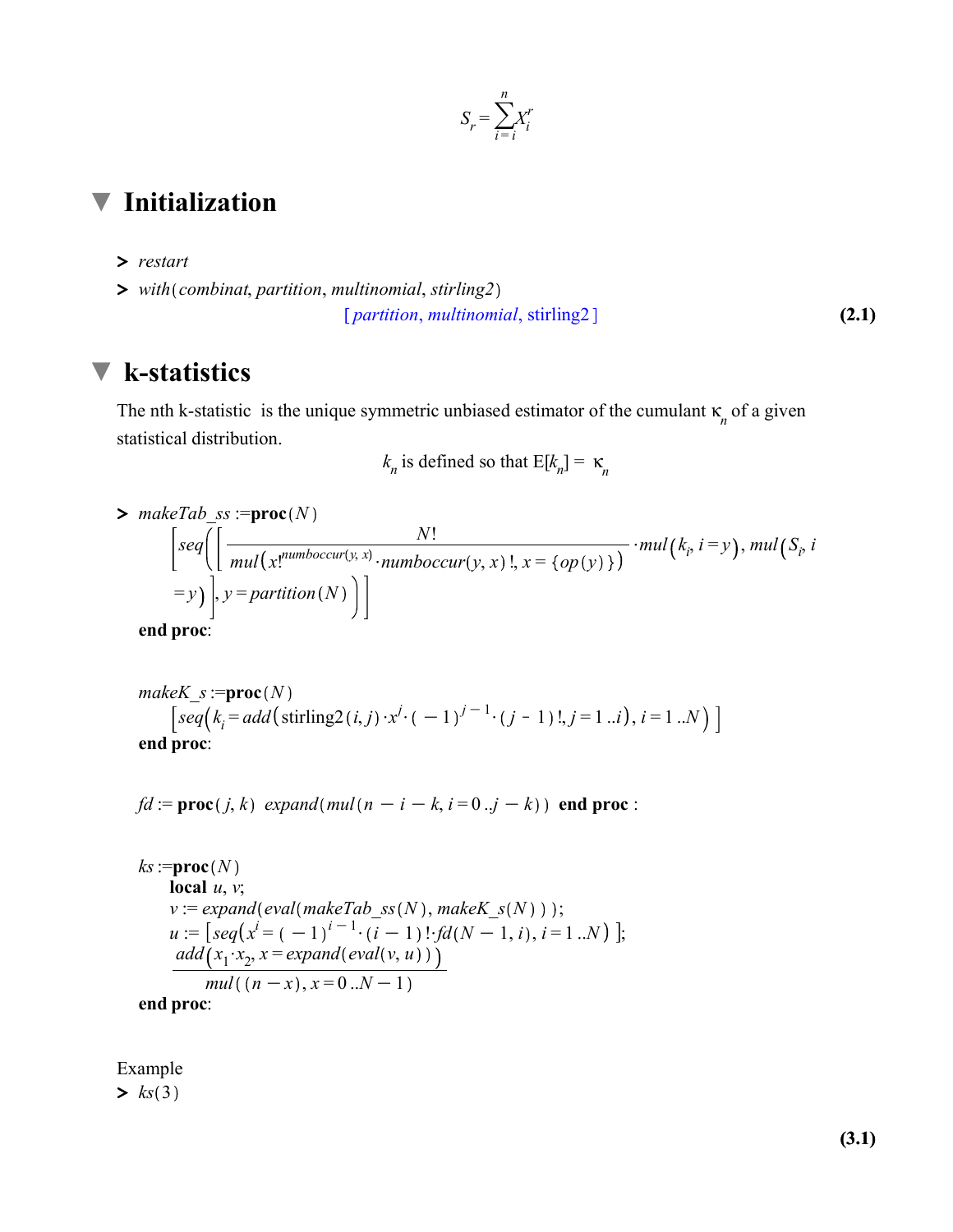$$
\frac{2 S_1^3 - 3 n S_1 S_2 + n^2 S_3}{n (n-1) (n-2)}
$$
\n(3.1)

 $\triangleright$  st := time() :  $ks(21)$  : time() - st

$$
0.250 \tag{3.2}
$$

Example of k-statistics construction  $(k_3)$ 

 $\triangleright$   $v :=$  makeTab\_ss(3)

$$
v := \left[ \left[ k_1^3, S_1^3 \right], \left[ 3 \ k_1 \ k_2, S_1 \ S_2 \right], \left[ k_3, S_3 \right] \right] \tag{3.1.1}
$$

 $> u :=$  makeK\_s(3)

$$
u := [k_1 = x, k_2 = x - x^2, k_3 = x - 3x^2 + 2x^3]
$$
\n(3.1.2)

> 
$$
v := expand(\text{eval}(v, u))
$$
  
\n $v := [[x^3, S_1^3], [3x^2 - 3x^3, S_1 S_2], [x - 3x^2 + 2x^3, S_3]]$  (3.1.3)

> 
$$
u := [seq(x^{i} = (-1)^{i-1} (i-1)!fd(3-1, i), i = 1..3)]
$$
  
\n $u := [x = n^{2} - 3n + 2, x^{2} = -n + 2, x^{3} = 2]$  (3.1.4)

> 
$$
\frac{add(x_1 x_2, x = expandeval(v, u)))}{mul(n - x, x = 0..3 - 1)}
$$
  

$$
\frac{2 S_1^3 - 3 n S_1 S_2 + n^2 S_3}{n (n - 1) (n - 2)}
$$
 (3.1.5)

 $>$   $ks(3)$ Test previouse result

$$
\frac{2 S_1^3 - 3 n S_1 S_2 + n^2 S_3}{n (n-1) (n-2)}
$$
\n(3.1.6)

 $> \text{evalb}(% = \frac{6}{6})$ 

$$
f_{\rm{max}}
$$

 $(3.1.7)$ 

#### **V** Note on "fd" function

fd( x, y ): x is the lower factorial and y is the numbers of factors to delete from left of lower factorial expression.

true

Example: the decreasing factorial  $(n)$ <sub>3</sub> = n\*(n-1)\*(n-2)\*(n-3)

> 
$$
fd(3, 0)
$$
;  $expand(n (n - 1) (n - 2) (n - 3))$   
\n $n^4 - 6n^3 + 11n^2 - 6n$   
\n $n^4 - 6n^3 + 11n^2 - 6n$  (3.2.1)

Deleting "n" from  $(n)$ <sub>3</sub>

$$
\frac{}{3} f d(3,1); \text{ expand}((n-1) (n-2) (n-3))
$$
\n
$$
n^3 - 6 n^2 + 11 n - 6
$$

(3.2.2)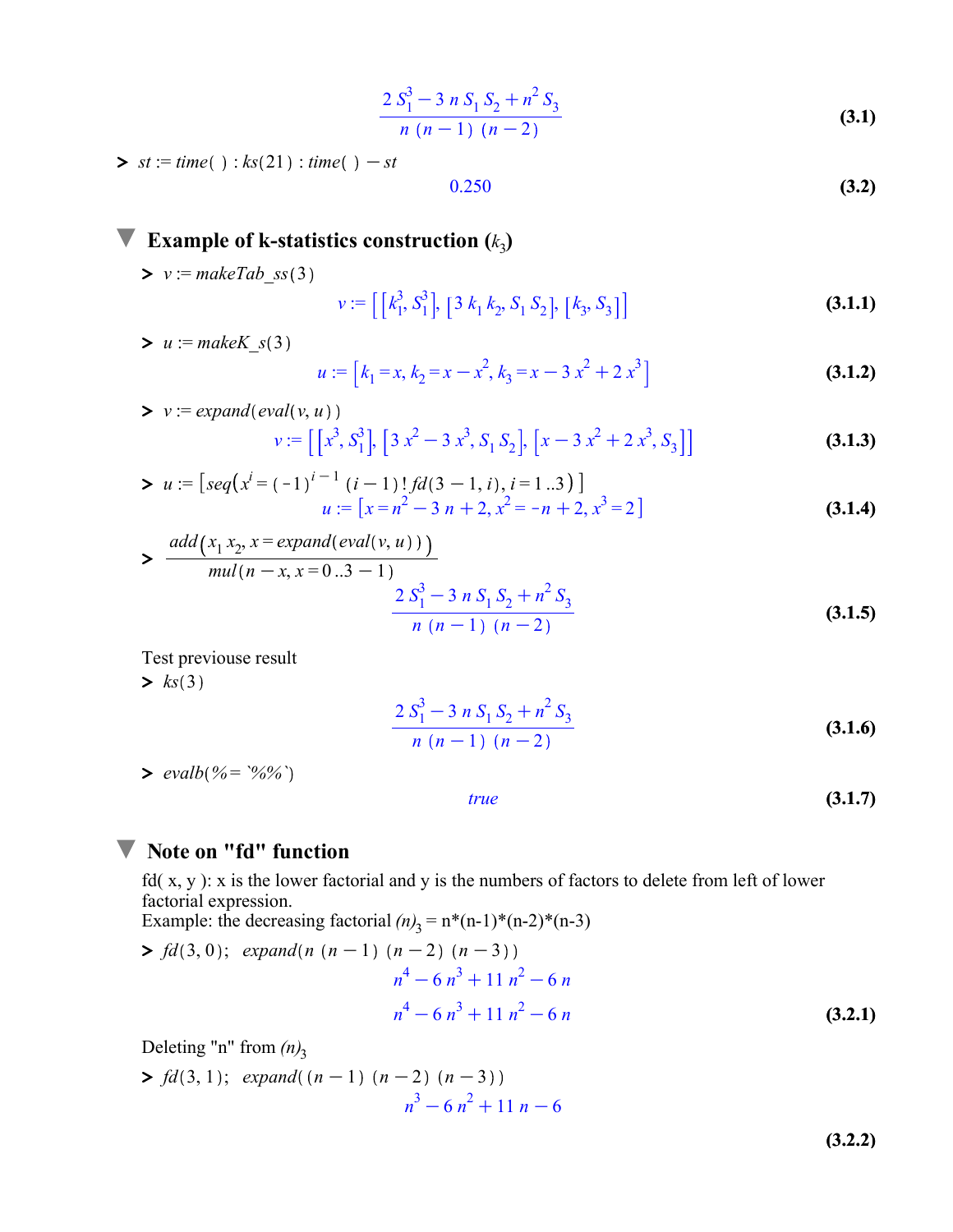$$
n^3 - 6n^2 + 11n - 6
$$
 (3.2.2)

Deleting "n\*(n-1)" from  $(n)$ <sub>3</sub>

(3.2.3)  $> fd(3,2); expand((n-2) (n-3)$  $n^2 - 5n + 6$  $n^2 - 5n + 6$ 

Remark: if we want to calculate the following expression:

$$
\frac{A}{n (n-1)} + \frac{B}{n (n-1) (n-2)}
$$

$$
\frac{A (n-2)}{(n_3)} + \frac{B}{(n_3)} = \frac{A (n-2) + B}{(n_3)}
$$

we have to compute:

where  $(n-2)$  is obtained from  $(n)$ <sub>3</sub> deleting the first two terms.

Example: compare the results of the expressions computed with and without "fd" function. Without "fd" function

> 
$$
F := \frac{A}{n(n-1)} + \frac{B}{n(n-1)(n-2)}
$$
  

$$
F := \frac{A}{n(n-1)} + \frac{B}{n(n-1)(n-2)}
$$
(3.2.4)

 $\sum$  simplify(F)

$$
\frac{A n - 2 A + B}{n (n - 1) (n - 2)}
$$
 (3.2.5)

> 
$$
RI := \frac{\text{collect}(\text{numer}(F), \{A, B\}, \text{distributed})}{\text{denom}(F)}
$$
  
 $RI := \frac{A(n-2) + B}{n(n-1)(n-2)}$  (3.2.6)

With "fd" function. This metod is used in functions generating k-statistics and polykays.

> 
$$
\frac{A f d (3-1,2)}{(n)_{3}^{2}} + \frac{B}{(n)_{3}^{2}} = \frac{A f d (3-1,2) + B}{(n)_{3}^{2}} + \frac{B}{(n)_{3}} = \frac{A (n-2) + B}{(n)_{3}}
$$
(3.2.7)

> 
$$
F := Afd(3-1,2) + Bfd(3-1,3)
$$
  
 $F := A(n-2) + B$  (3.2.8)

> 
$$
R2 := \frac{F}{fd(3-1, 0)}
$$
  

$$
R2 := \frac{A(n-2) + B}{n^3 - 3n^2 + 2n}
$$
 (3.2.9)

 $\sum$  simplify  $\left(RI - R\right)$ 

(3.2.10)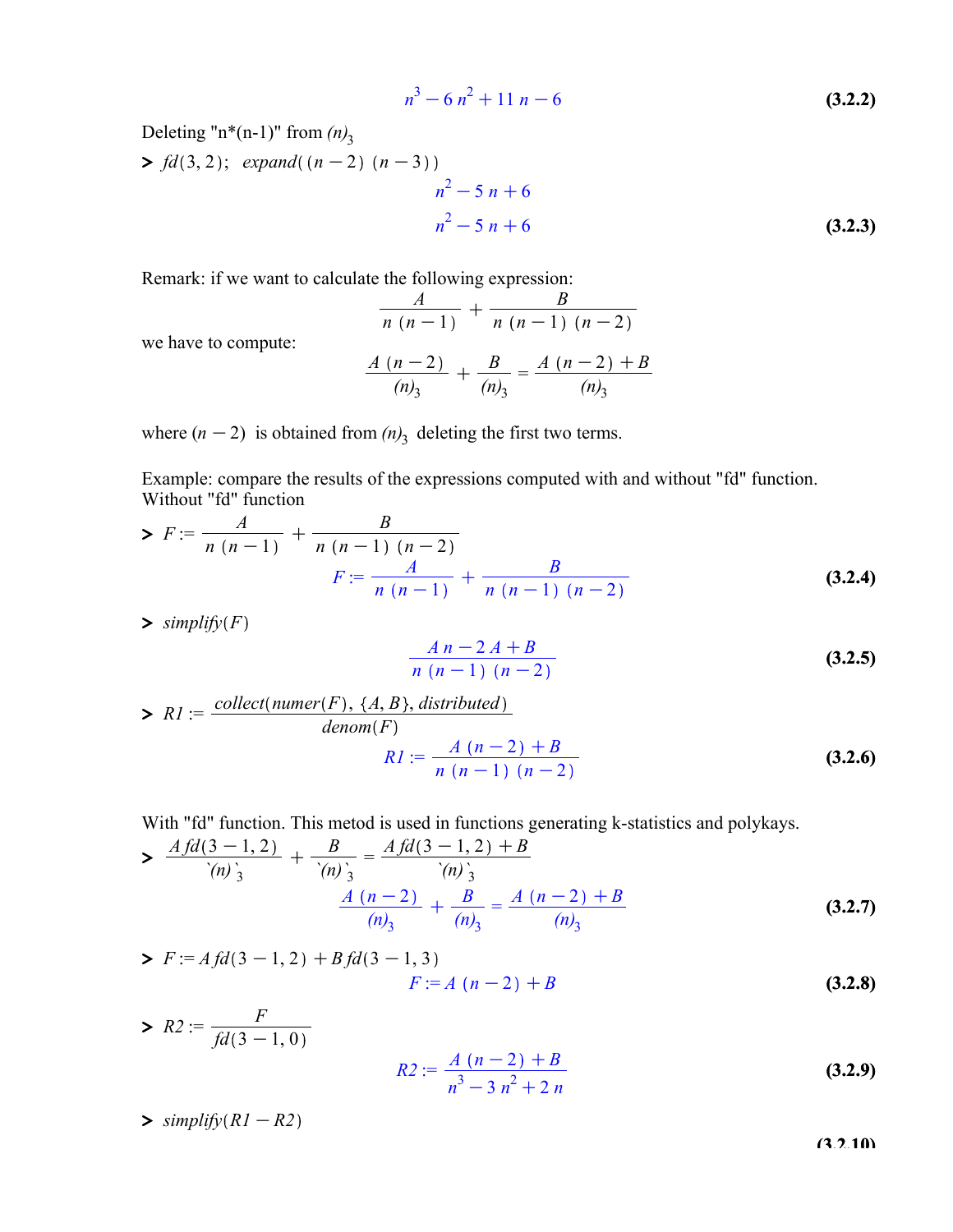#### Polykays

The symmetric statistic  $k_{r, s, \dots}$  is defined as

$$
E[k_{r, s, \ldots}] = \kappa_r \kappa_s \ldots
$$

where  $\kappa$ <sub>r</sub> is a cumulant. These statistics called polykays generalize k-statistics.

> 
$$
\sum_{i=1}^{n} make \text{CTR}_s := \text{proc}(N)
$$
\n
$$
\begin{bmatrix}\n\text{seq}\n\end{bmatrix}\n\begin{bmatrix}\n\text{seq}\n\end{bmatrix}\n\begin{bmatrix}\n\text{real}\n\end{bmatrix}\n\begin{bmatrix}\n\text{mul}\n\end{bmatrix}\n\begin{bmatrix}\n\text{val}\n\end{bmatrix}\n\begin{bmatrix}\n\text{val}\n\end{bmatrix}\n\begin{bmatrix}\n\text{num}boc \text{cur}(v, x) \cdot \text{num}boc \text{cur}(v, x) \cdot \text{num}boc \text{cur}(v, x)\n\end{bmatrix},\n\text{val} = partition(i)\n\end{bmatrix},\n\text{val} = 1..N
$$

end proc:

 $makeMu := \text{proc}()$ local  $u, v, N, eu;$  $N := add(i, i = args);$  $eu := \left[ seq(\mu_i = 1, i = 1..N) \right];$ if  $nargs = 1$  then  $u := [seq([x]], x = partition(args_1))]$ else  $u := [seq([seq(x, x = partition(i))], i = args)]$ end if;  $u := op\left(\text{add}\left(\text{mul}\left(-1\right)^{\text{nops}(i)}\right)^{-1} \cdot \left(\text{nops}(i) - 1\right)\right) \cdot \text{mul}\left(\mu_k k = i\right) \cdot \text{countP}(i), i = v$  $\cdot fd(N-1, add(nops(k), k=v)) \cdot countP(\left[seq(op(i), i=v) \right])^{-1}, v = \text{if}(nargs=1,$  $comb(u, 1, [])$ ,  $[comb(u, 1, [])$ ));  $seq\left( \text{simply}\left( \frac{v}{\text{eval}(v, eu)} \right) = \text{eval}(v, eu), v = u$ 

end proc:

comb := **proc**(*V*, *ptr*, *Y*)

\nif 
$$
ptr = nops(V) + 1
$$
 then

\nreturn *Y*

\nend if;

\n $seq(comb(V,ptr+1, [op(Y), L]), L = V_{ptr})$ 

\nand **proc**:

end proc:

 $countP := \text{proc}(u)$ 

 $add(x, x = u)$ !  $mul(x^{number(u, x)} \cdot number(c(u, x))$ ,  $x = \{op(u)\}\}$ end proc: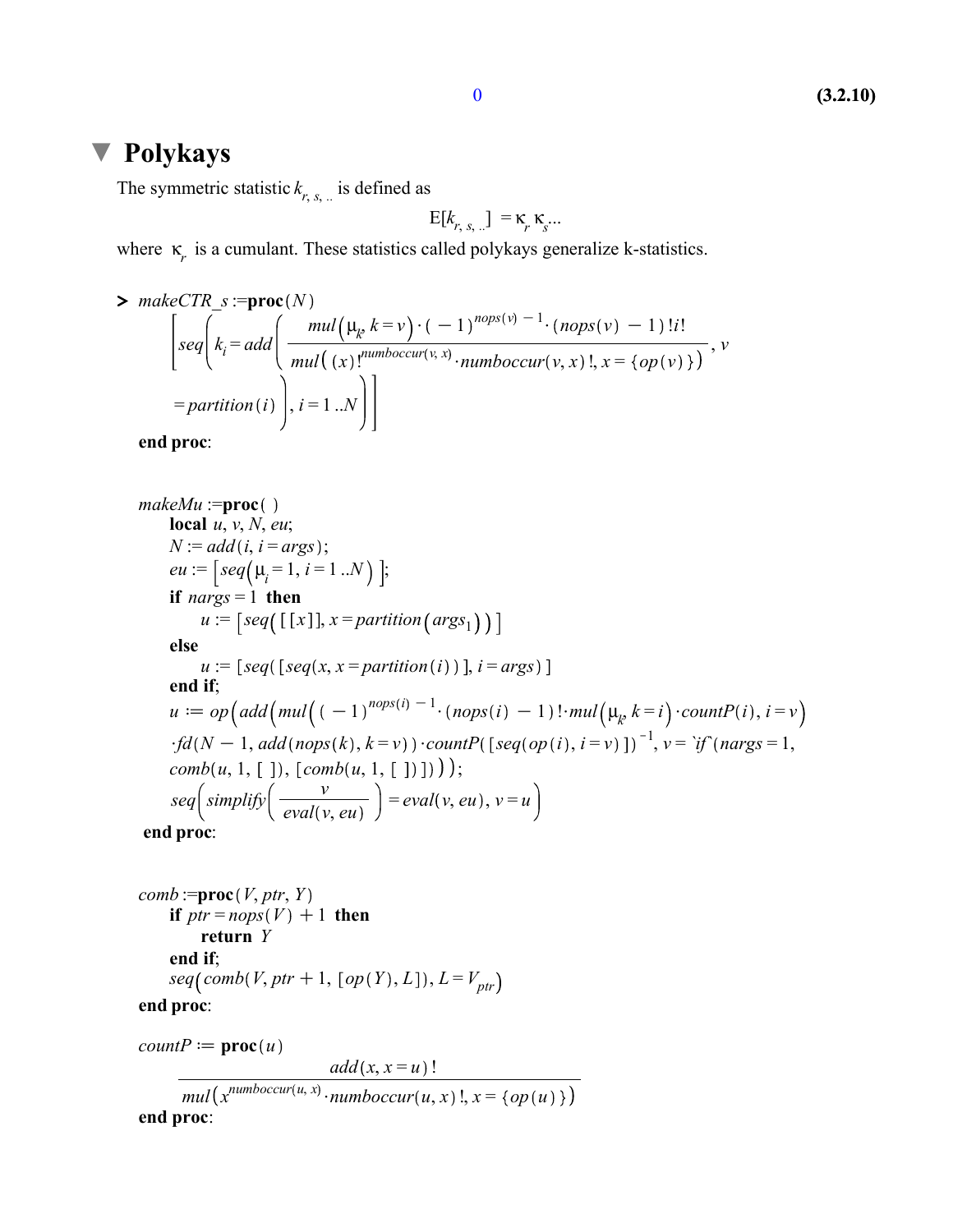$$
ps := \mathbf{proc}()
$$

local *u*, *v*, *N*;  
\n*N* := 
$$
add(x, x = args)
$$
;  
\n*u* :=  $expand(eval(makeTab_s s(N), makeCTR_s(N)))$ );  
\n*v* :=  $expand(eval(u, [makeMu(args), \mu = 0]))$ ;  
\n $add(x_1 \cdot x_2, x = v)$   
\n $mul(n - x, x = 0..N - 1)$ 

#### end proc:

 $> ps(2, 1)$ 

$$
\frac{-S_1^3 + (1+n) S_1 S_2 - n S_3}{n (n-1) (n-2)}
$$
\n(4.1)

 $\triangleright$  st := time() : ps(8,7) : time() - st

$$
0.297 \tag{4.2}
$$

#### Example of polykays construction  $(k_{2i})$

 $\triangleright$   $v :=$  makeTab\_ss(3) (4.1.1)  $v := \left[ \left[ k_1^3, S_1^3 \right], \left[ 3 \right. k_1 \, k_2, S_1 \, S_2 \right], \left[ k_3, S_3 \right]$ 

> 
$$
u := \text{makeCTR}_S(3)
$$
  
\n
$$
u := [k_1 = \mu_1, k_2 = -\mu_1^2 + \mu_2, k_3 = 2\mu_1^3 - 3\mu_1\mu_2 + \mu_3]
$$
\n(4.1.2)

> 
$$
u := \text{expand}(\text{eval}(v, u))
$$
  
\n
$$
u := [ \left[ \mu_1^3, S_1^3 \right], \left[ -3 \mu_1^3 + 3 \mu_1 \mu_2, S_1 S_2 \right], \left[ 2 \mu_1^3 - 3 \mu_1 \mu_2 + \mu_3, S_3 \right] ]
$$
\n(4.1.3)

> vEval := 
$$
\left[ \text{makeMu}(2, 1), \mu = 0 \right]
$$
  
\n
$$
vEval := \left[ \mu_1^3 = -1, \mu_1 \mu_2 = \frac{1}{3} n - \frac{2}{3}, \mu = 0 \right]
$$
\n(4.1.4)

> 
$$
v := expand(\text{eval}(u, vEval))
$$
  
 $v := [[-1, S_1^3], [1 + n, S_1 S_2], [-n, S_3]]$  (4.1.5)

> 
$$
\frac{add(x_1 x_2, x = v)}{mul(n - x, x = 0..3 - 1)}
$$
  

$$
\frac{-S_1^3 + (1 + n) S_1 S_2 - n S_3}{n (n - 1) (n - 2)}
$$
 (4.1.6)

Test previous result

 $> ps(2, 1)$ 

$$
\frac{-S_1^3 + (1+n) S_1 S_2 - n S_3}{n (n-1) (n-2)}
$$
\n(4.1.7)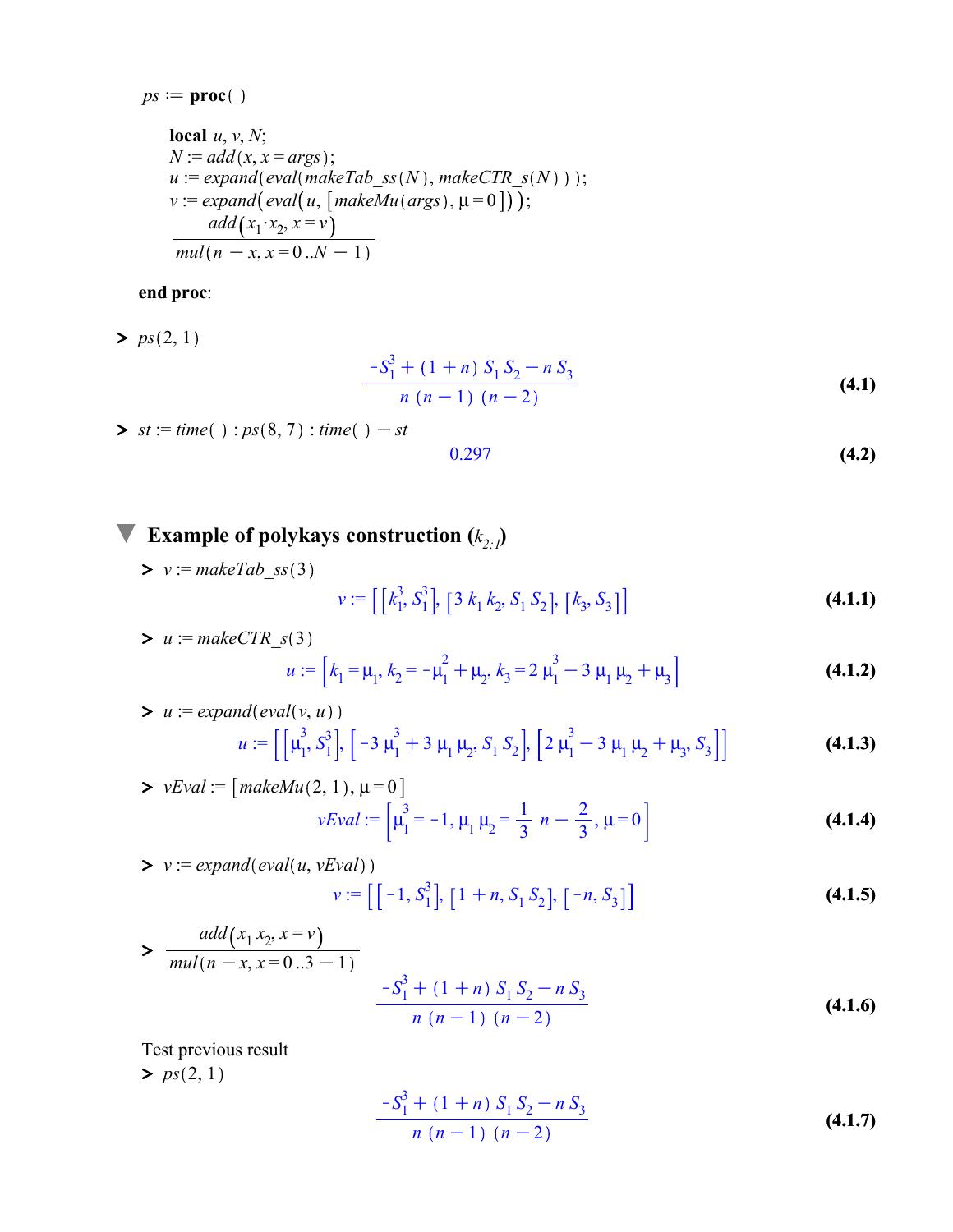$> \text{evalb}(% = \frac{6}{6})$ 

true

#### Multiset subdivision  $\blacktriangledown$

The following algorithm function is used for listing all subdivision of a multiset. This algorithm is fully discussed in [3]

Note: the algorithm is necessary for multivariate case. It is recalled only one time for every parameter input of the multivariate function. This speeds up the procedure.

>  $nRep := \text{proc}(u) \text{ mul}(x_2^t, x = \text{convert}(u, \text{multiset}))$  and proc:

```
URv := \text{proc}(u, v)local U, ou, i, ptr, vI;
    ou := NULL; U := [ ]; vI := indets (v);
    for ptr from nops(u) by -1 to 2 do
         if has (u_{ptr}, v) then break end if
     end do; 
    for i from ptr to nops(u) do
if not \left(u_i = \text{ou} \text{ or } \text{ has} \left(u_i \text{ vI}\right)\right) then
ou := u_iU := [\,op(U),\,\,[\,op(u_{1..i-1}),\,u_i\,\cdot v,\,op(u_{i+1}...)] end if
      end do;
    op(U), [op(u), v]end proc:
```

```
URV := \text{proc}()local U, V, i;
     U := [args_{1, 1}]; \ V := args_{2, 1};for i to nops(V) do U := \int \text{seq}(URv(u, V_i), u = U) \cdot \text{end do};seq( [x, args_{1, 2} 'args_{2, 2} ], x = U)
end proc:
```

```
U R m V := \text{proc}()local U_i;
     if nargs = 1 then args else
            U := \text{URV}\left(\text{args}_1, \text{args}_2\right);
          for i from 3 to nargs do
                 \ddot{U}: = seq(URV(u, args<sub>i</sub>), u = [U]
           end do;
            seq \Big[ \Big| x_1, \frac{x_2}{nRen} \Big]nRep(x_1), x = Uend if
end proc:
```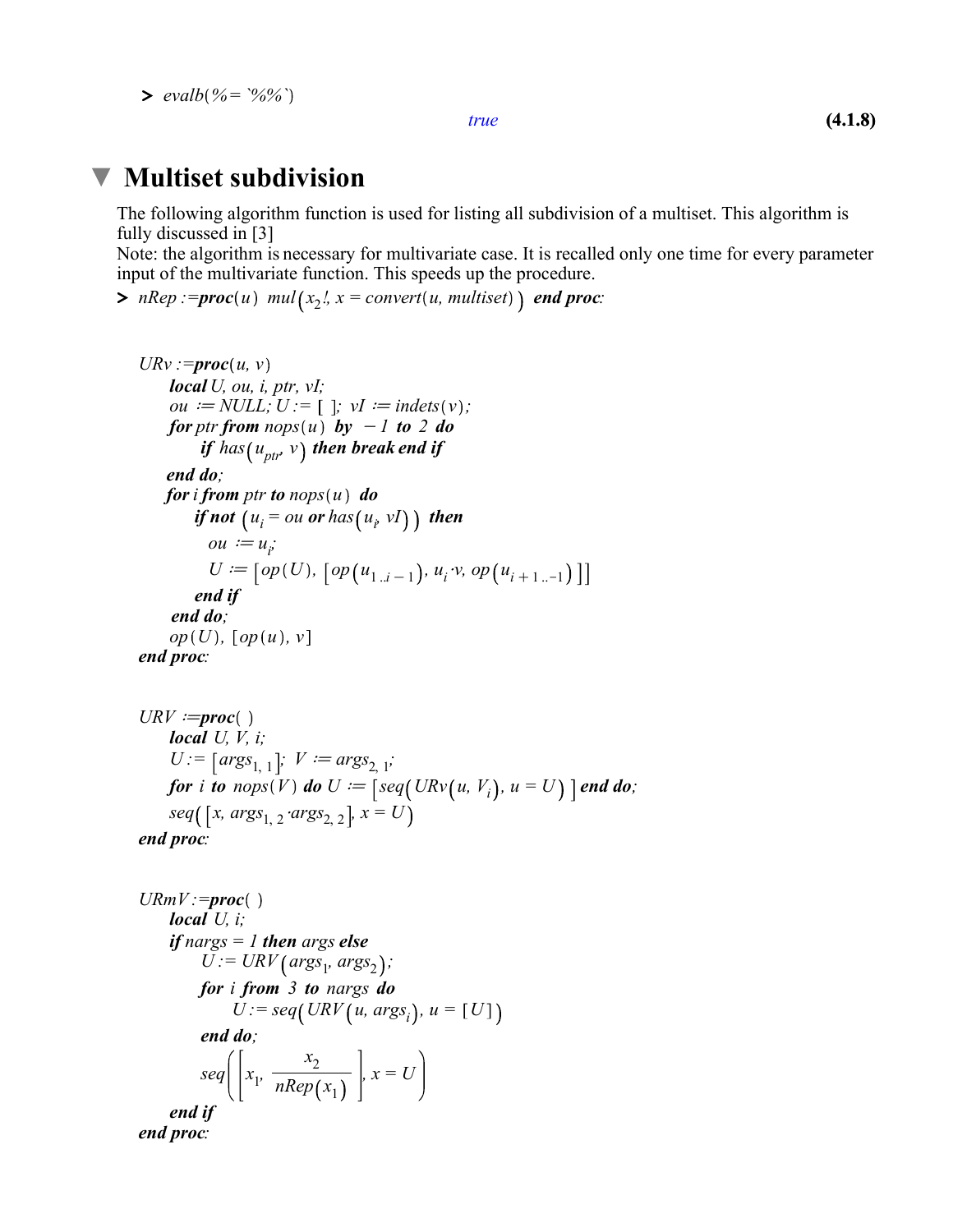makeTab := proc()  
\nlocal U;  
\nif add(x, x = args) = 0 then return 0 end if;  
\nU := [seq('if' (args<sub>i</sub> = 0, NULL, [seq([[seq((P||i)<sup>z</sup>, z = y)], multinomial(args<sub>i</sub>, seq(r, r  
\n= y))], y = partition(args<sub>i</sub>))]), i = 1...args)];  
\nif nops(U) = 1 then  
\n
$$
[seq([x1, \frac{x2}{nRep(x1)}], x = op(U)]
$$
\nelse  
\n[seq(URmV(op(x)), x = [comb(U, 1, [ ]) ])]  
\nend if  
\nend proc:

## $\nabla$  Multivariate k-statistics

> *makeTab\_sm* := **proc**( )  
\n**local** *vP*, *U*;  
\n*U* := *makeTab(args* );  
\n*vP* := *sort* (
$$
\left[ seq(P \mid i, i = 1 \ldots nargs) \right]
$$
 );  
\n $\left[ seq(\left[ mul\left(k_{add(degree(x, vP_i), i = 1 \ldots nops(vP))}, x = y_1 \right) \cdot y_2, mul\left(S_{seq(degree(x, vP_i), i = 1 \ldots nops(vP))}, x \right] \cdot y = U \right) \right]$ 

end proc:

 $km := \text{proc}()$ local  $u, v, N$ ;  $N := add(x, x = args);$  $v := expand(eval(makeTab_sm(args),makeK_s(N)));$  $u := [seq(x^{i} = (-1)^{i-1} \cdot (i-1)! \cdot fd(N-1, i), i = 1..N)]$ ;  $add(x_1 \cdot x_2, x = expand(\text{eval}(v, u)))$  $\frac{mul(n - x, x = 0..N - 1)}{mul(n - x, x = 0..N - 1)}$ end proc:

 $> km(2, 1)$ 

$$
\frac{-2 n S_{1,1} S_{1,0} + 2 S_{1,0}^2 S_{0,1} + n^2 S_{2,1} - n S_{2,0} S_{0,1}}{n (n-1) (n-2)}
$$
(6.1)

> 
$$
km(1, 1, 1)
$$
  
\n
$$
\frac{n^2 S_{1, 1, 1} - n S_{1, 1, 0} S_{0, 0, 1} - n S_{1, 0, 1} S_{0, 1, 0} - n S_{1, 0, 0} S_{0, 1, 1} + 2 S_{1, 0, 0} S_{0, 1, 0} S_{0, 0, 1}}{n (n - 1) (n - 2)}
$$
\n(6.2)

 $\sum$  st := time() : km(8,7) : time() - st

$$
1.234 \tag{6.3}
$$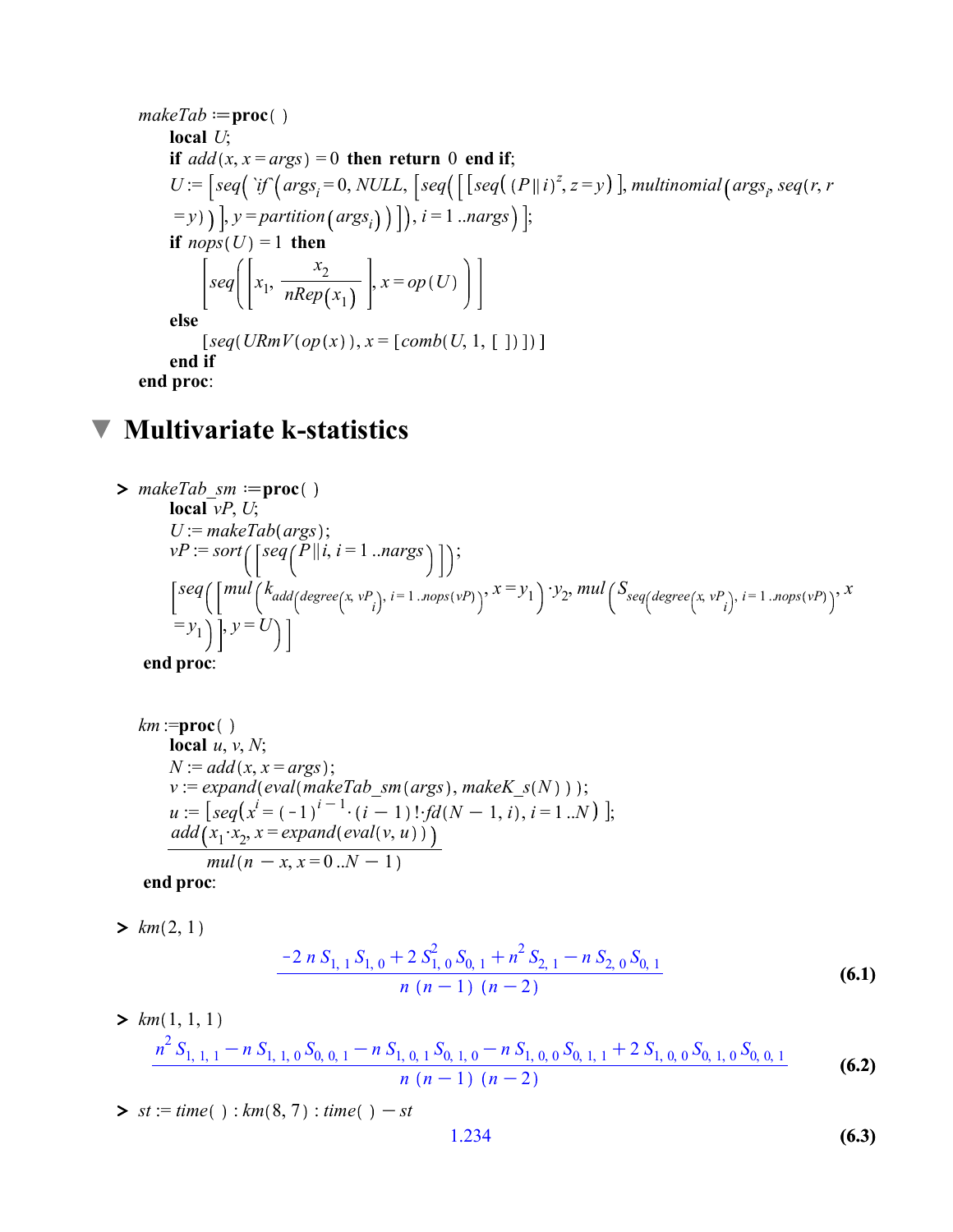### **Example of multivariate k-statistics construction**  $(k_{2, 1})$

> 
$$
v := \text{makeTab\_sm}(2, 1)
$$
  
\n $v := \left[ \left[ 2 k_2 k_1, S_{1, 1} S_{1, 0} \right], \left[ k_1^3, S_{1, 0}^2 S_{0, 1} \right], \left[ k_3, S_{2, 1} \right], \left[ k_2 k_1, S_{2, 0} S_{0, 1} \right] \right]$  (6.1.1)  
\n>  $u := \text{makeK\_s}(3)$ 

 $(6.1.2)$  $u := [k_1 = x, k_2 = x - x^2, k_3 = x - 3x^2 + 2x^3$ 

> 
$$
v :=
$$
 expand $(eval(v, u))$   
\n $v := [\left[2x^2 - 2x^3, S_{1, 1} S_{1, 0}\right], \left[x^3, S_{1, 0}^2 S_{0, 1}\right], \left[x - 3x^2 + 2x^3, S_{2, 1}\right], \left[x^2 - x^3, S_{2, 0} S_{0, 1}\right]]$  (6.1.3)

> 
$$
u := [seq(x^{i} = (-1)^{i-1} (i-1)!fd(3-1, i), i = 1..3)]
$$
  
\n $u := [x = n^{2} - 3n + 2, x^{2} = -n + 2, x^{3} = 2]$  (6.1.4)

$$
\frac{add(x_1x_2, x = expandeval(v, u)))}{mul(n - x, x = 0..3 - 1)}
$$
  

$$
\frac{-2 n S_{1, 1} S_{1, 0} + 2 S_{1, 0}^2 S_{0, 1} + n^2 S_{2, 1} - n S_{2, 0} S_{0, 1}}{n (n - 1) (n - 2)}
$$
(6.1.5)

Test previous result

 $> \lim_{m(2, 1)}$ 

$$
\frac{-2 n S_{1,1} S_{1,0} + 2 S_{1,0}^2 S_{0,1} + n^2 S_{2,1} - n S_{2,0} S_{0,1}}{n (n-1) (n-2)}
$$
(6.1.6)

 $> \text{evalb}(% = \frac{6}{6})$ 

$$
(6.1.7)
$$

# **V** Multivariate polykays

$$
\sum_{\text{makeTab\_mm}} \text{indexTab}(\text{args})
$$
\n
$$
U := \text{makeTab}(\text{args});
$$
\n
$$
vP := \text{sort}(\{op(\text{index}(U))\})
$$
\n
$$
\left[\text{seq}\left(\left[\text{mul}\left(\text{kg}_{\text{seq}}(\text{degree}(x, v_{i}), i=1\ldots\text{rops}(v))\right), x = y_{1}\right) \cdot y_{2}, \text{mul}\left(\text{S}_{\text{seq}}(\text{degree}(x, v_{i}), i=1\ldots\text{rops}(v))\right), x = y_{1}\right)\right], y = U
$$

true

end proc:

$$
ctr := \text{proc}()
$$
  
\n
$$
U := \text{makeTab}(\text{args});
$$
  
\n
$$
vP := [\text{seq}(P || i, i = 1 \dots \text{args})];
$$
  
\n
$$
\text{add} \left( v_2 \cdot (-1)^{\text{nops}(v_1) - 1} \cdot (\text{nops}(v_1) - 1) \cdot \text{mul} \left( \mu_{\text{seq}(\text{degree}(x, v_{i}), i = 1 \dots \text{nops}(v_{i}))}, x = v_1 \right), v
$$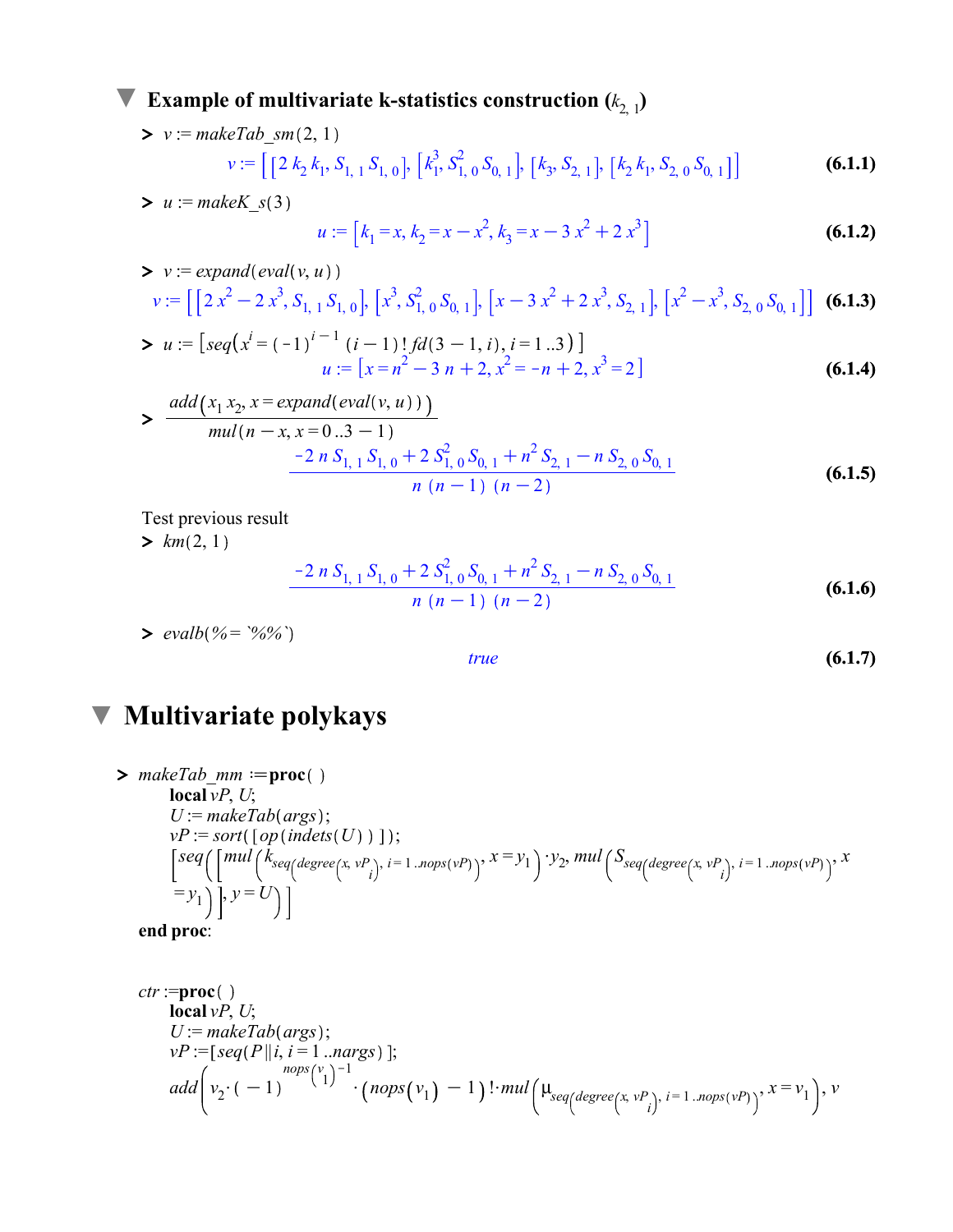$$
= makeTab(args)
$$

end proc:

```
makeCTR m :=proc()
      \left[ \text{seq}(k_{\text{opt}(i)} = \text{ctr}(\text{op}(i)), i = \text{comb}(\text{[seq(x, x = 0..y)], y = \text{args})], 1, [\ ] ) \right)end proc:
```

```
union Vects :=\mathbf{proc}(U::list, V::list)if nops(U) = 0 then V
    elif nops(V) = 0 then U
else \lceil seq(seq(\lceil sort(\lceil op(v_1), op(u_1) \rceil), v_2 \cdot u_2 \rceil, u = U), v = V end if
end proc:
```

```
ricVtab := \textbf{proc}(v, V, N)local u, vv;vv := sort(v_1);for u in V do
        if sort(u_1) = vv then
              return v_2 \cdot \frac{fd(N-1, nops(v_1))}{u}u_2end if
    end do;
    return 0
```

```
end proc:
```

```
pm :=proc()local N, M, u, v, i, vK, vTab, vP, vParts, vEval;M := \max(\text{seq}(\text{nops}(x), x = \text{args}));
     vP := [seq(P || i, i = 1 ... M) ];u := op(\text{add}(k, k = \text{seq}(\lceil op(h), \text{seq}(0, y = \text{nops}(h) \dots M - 1))), h = \text{args}));
     v := expand (eval(makeTab-mm (u), makeCTRm (u) ));N := add(h, h = u);vTab := [ ;
     for i to nargs do
           vTab := unionVectors \Big( vTab, \Big| seq \Big( \Big| v_1, v_2 \cdot (-1) \Big)\binom{nops(v_1)^{-1}}{(nops(v_1)-1)!}, v
           =makeTab(op(args<sub>i</sub>))\Big|\Big|
```

```
end do;
if nops(vTab) > 1 then
          vTab := \s\left[\text{seq}\right]\left[\text{op}(i)_1, \frac{\text{op}(i)_2}{2}\right]\left(\frac{i}{2}\right), i = mul\left(u_1^{2\cdot u_2}, u = vTab\right)
```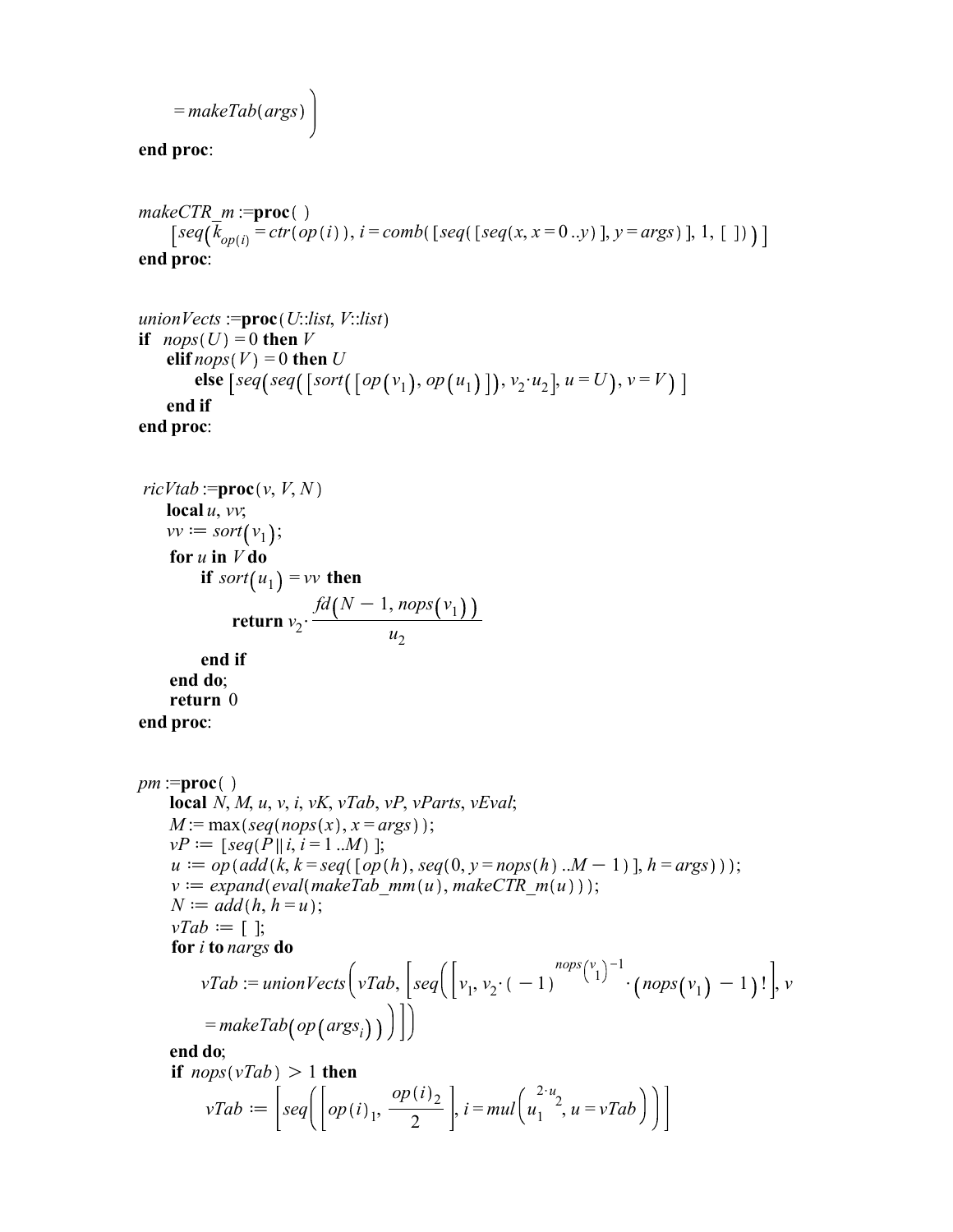end if;  
\n
$$
vParts := makeTab(u);
$$
\n
$$
vTab := [seq([x_1, ricVtab(x, vParts, N) ], x = vTab) ];
$$
\n
$$
vEval := [seq(mul(\mu_{seq(degree(x, v_i), i=1..nops(v_i))}, x = y_1) = y_2, y = vTab), \mu = 0];
$$
\n
$$
\frac{add(x_1 \cdot x_2, x = eval(v, vEval))}{mul(n - x, x = 0..N - 1)}
$$
\nend proc:

 $> pm([1, 1], [1])$ 

$$
\frac{n S_{1,1} S_{1,0} - S_{1,0}^2 S_{0,1} - n S_{2,1} + S_{2,0} S_{0,1}}{n (n-1) (n-2)}
$$
\n(7.1)

> 
$$
pm([1, 1], [1], [1])
$$
  
\n
$$
\frac{1}{n (n-1) (n-2) (n-3)} (n S_{1,1} S_{1,0}^2 - S_{1,0}^3 S_{0,1} - n S_{1,1} S_{2,0} - 2 n S_{1,0} S_{2,1}
$$
\n
$$
+ 3 S_{1,0} S_{2,0} S_{0,1} + 2 n S_{3,1} - 2 S_{3,0} S_{0,1})
$$
\n>st := time( ) :  $pm([4, 3], [3]) : time( ) - st$ \n
$$
0.344
$$
\n(7.3)

#### Example of multivariate polykays construction  $(k_{I,I;I,0})$

 $> M := 2; N := 3$ M is the max order of elements in  $\{ [1,1], [1] \}$  $N$  is  $(1+1)+(1)$ 

$$
M := 2
$$
  

$$
N := 3
$$
 (7.1.1)

$$
vP := [P1, P2] \tag{7.1.2}
$$

 $> u := 2, 1;$ If args =  $[a_{1, 1}, a_{2, 1}]$ ,  $[a_{2, 1}, a_{2, 2}]$  then  $u = a_{1, 1} + a_{2, 1}$ ,  $a_{1, 2} + a_{2, 2}$ 

$$
u := 2, 1 \tag{7.1.3}
$$

- $\triangleright$   $v :=$  makeTab\_mm(u) (7.1.4)  $v := \left[\right[2 k_{1,1} k_{1,0}, S_{1,1} S_{1,0}\right], \left[k_{1,0}^2 k_{0,1}, S_{1,0}^2 S_{0,1}\right], \left[k_{2,1}, S_{2,1}\right], \left[k_{2,0} k_{0,1}, S_{2,0} S_{0,1}\right]\right]$
- $> u := makeCTR_m(u)$ (7.1.5)  $u := [k_{0, 0} = 0, k_{0, 1} = \mu_{0, 1}, k_{1, 0} = \mu_{1, 0}, k_{1, 1} = \mu_{1, 1} - \mu_{1, 0} \mu_{0, 1}, k_{2, 0} = -\mu_{1, 0}^2 + \mu_{2, 0}, k_{2, 1} =$  $-2 \mu_{1, 1} \mu_{1, 0} + 2 \mu_{1, 0}^2 \mu_{0, 1} + \mu_{2, 1} - \mu_{2, 0} \mu_{0, 1}$

 $\triangleright$   $v := expand(eval(v, u))$ 

 $> vP := [seq(P || i, i = 1 ... M)]$ 

(7.1.6)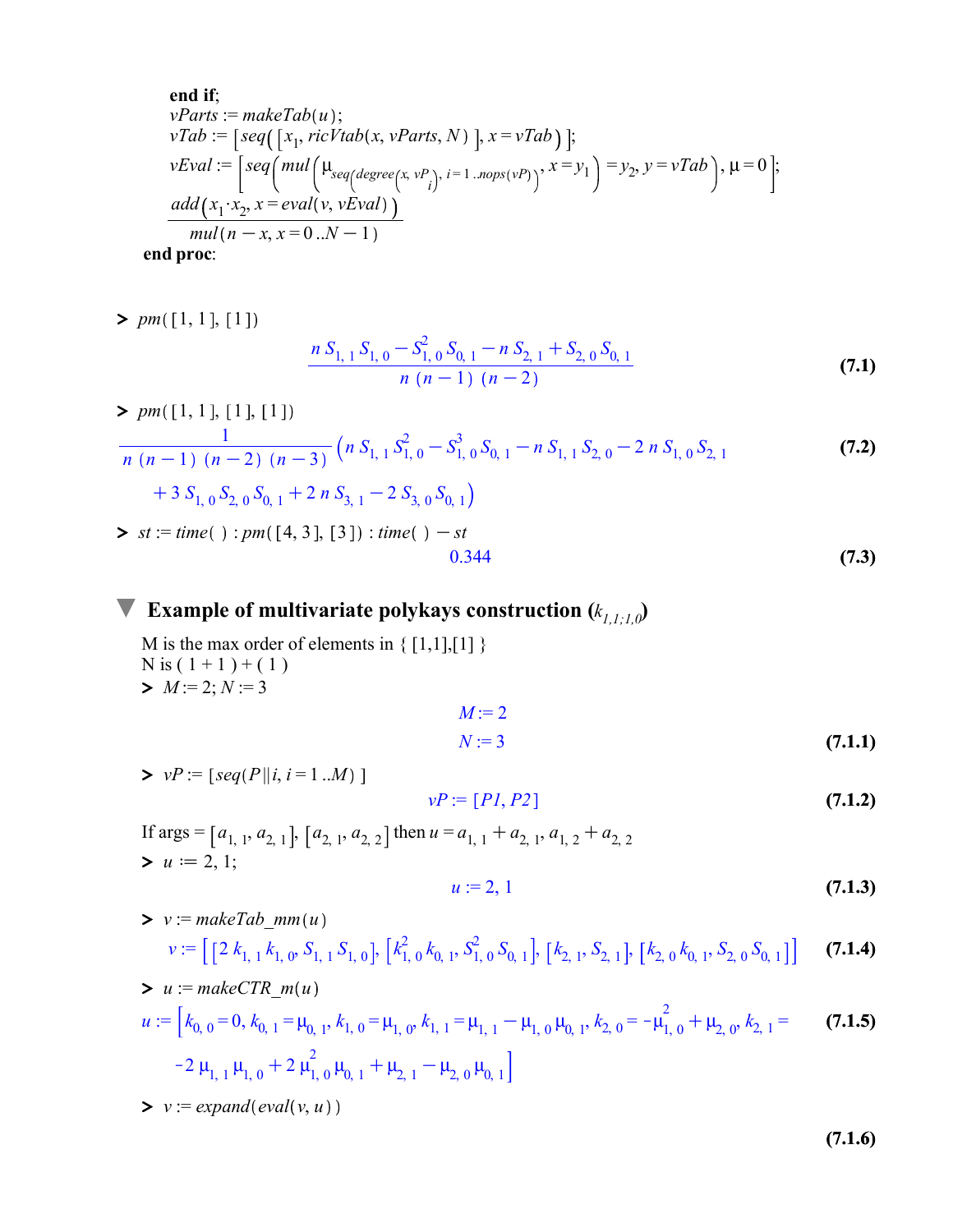$$
v := \left[ \left[ 2 \mu_{1,1} \mu_{1,0} - 2 \mu_{1,0}^2 \mu_{0,1}, S_{1,1} S_{1,0} \right], \left[ \mu_{1,0}^2 \mu_{0,1}, S_{1,0}^2 S_{0,1} \right], \left[ -2 \mu_{1,1} \mu_{1,0} + 2 \right] \right]
$$
\n(7.1.6)  
\n
$$
\mu_{1,0}^2 \mu_{0,1} + \mu_{2,1} - \mu_{2,0} \mu_{0,1}, S_{2,1} \right], \left[ -\mu_{1,0}^2 \mu_{0,1} + \mu_{2,0} \mu_{0,1}, S_{2,0} S_{0,1} \right]
$$
\n
$$
> AI := makeTab(1,1); A2 := seq \left( \left[ v_1, v_2 \left( -1 \right)^{nops(v_1)} \right]^{-1} \left( nops(v_1) - 1 \right) ! \right], v = AI \right)
$$
\n
$$
AI := \left[ \left[ \left[ PI \, P2 \right], 1 \right], \left[ \left[ PI, P2 \right], 1 \right] \right]
$$
\n
$$
A2 := \left[ \left[ PI \, P2 \right], 1 \right], \left[ \left[ PI, P2 \right], -1 \right]
$$
\n(7.1.7)  
\n
$$
BI := makeTab(1); B2 := seq \left( \left[ v_1, v_2 \left( -1 \right)^{nops(v_1)} \right]^{-1} \left( nops(v_1) - 1 \right) ! \right], v = BI \right)
$$
\n(7.1.7)  
\n
$$
BI := \left[ \left[ \left[ PI \right], 1 \right] \right]
$$

$$
B2 := [[PI], 1]
$$
(7.1.8)  
> vTab := unionVects([A2], [B2])  

$$
vTab := [[[PI P2, PI], 1], [[PI, PI, P2], -1]]
$$
(7.1.9)

> 
$$
vParts := makeTab(2, 1)
$$
  
\n $vParts := [[[PI P2, PI], 2], [[PI, PI, P2], 1], [[PI2, P2], 1], [[PI2, P2], 1]]$  (7.1.10)

Note on function "ricVtab": for example with parameters [P1P2,P1] the function returns 1/2 [ where 1 is in vTab e 2 in vParts ] and computes fd(3-1, 2) [where 3-1 is N-1 and 2 is order of [P1P2, P1] block.

> vTab := 
$$
\left[ \text{seq}(\left[ x_1, \text{ricVtab}(x, vParts, 3) \right], x = vTab \right) \right]
$$
  
\n
$$
vTab := \left[ \left[ \left[ \text{PI } P2, \text{PI } \right], \frac{1}{2} \ n-1 \right], \left[ \left[ \text{PI}, \text{PI}, \text{P2 } \right], -1 \right] \right]
$$
\n(7.1.11)

> vEval := 
$$
\left[ \text{seq}\left( \text{mul}\left( \mu_{\text{seq}\left(\text{degree}\left(x, v_{i}\right), i=1 \ldots \text{rops}\left(v\right)\right)}, x = y_{1} \right) = y_{2}, y = vTab \right), \mu = 0 \right]
$$
  

$$
vEval := \left[ \mu_{1, 1} \mu_{1, 0} = \frac{1}{2} n - 1, \mu_{1, 0}^{2} \mu_{0, 1} = -1, \mu = 0 \right]
$$
(7.1.12)

> 
$$
\frac{add(x_1 x_2, x = eval(v, vEval))}{mul(n-x, x=0..N-1)}
$$
  

$$
\frac{n S_{1, 1} S_{1, 0} - S_{1, 0}^2 S_{0, 1} - n S_{2, 1} + S_{2, 0} S_{0, 1}}{n (n-1) (n-2)}
$$
 (7.1.13)

true

 $> \frac{1}{pm}([1, 1], [1])$ Test previous result

$$
\frac{n S_{1,1} S_{1,0} - S_{1,0}^2 S_{0,1} - n S_{2,1} + S_{2,0} S_{0,1}}{n (n-1) (n-2)}
$$
(7.1.14)

 $\blacktriangleright$  evalb(%= `%%`

$$
(7.1.15)
$$

### Master function "polyk" for manage all cases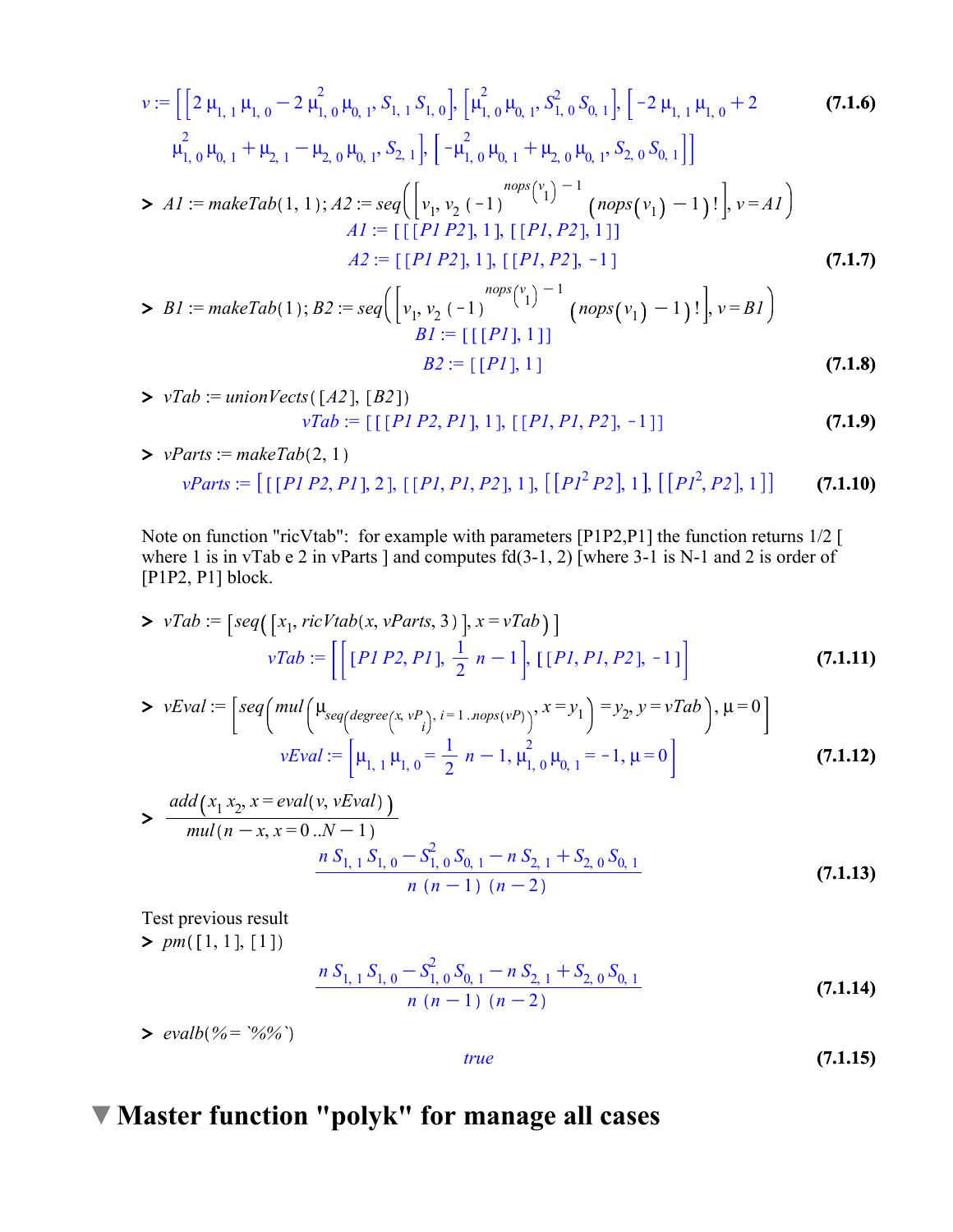This function allows us to recall all functions for generate k-statistics, polykays and their multivariate generalizzations

The input is the following:

- for generate k-statistics  $k_r$ , the parameter is: [ r ]
- for generate polykays  $k_{r;s}$  the parameter is: [ r ], [ s ]
- for generate multivariate k-statistics  $k_{r,s}$  the parameter is: [r, s]
- for generate multivariate polykays  $k_{r,s; u,v}$  the parameter is: [r, s], [u, v]

▶ polyk := proc( )

\nif 
$$
nargs = 1
$$
 then

\nif  $nops(args_1) = 1$  then  $print(KS)$ ;  $ks(op(args_1)$ 

\nelse  $print(KM)$ ;  $km(op(args_1)$ 

\nend if;

\nelif  $add('if(nops(x) = 1, 0, 1), x = args) = 0$  then

\n $print(PS)$ ;  $ps(seq(op(x), x = args))$ 

\nelse  $print(PM)$ ;  $pm(args)$ 

\nend if

\nend proc:

Example

 $\blacktriangleright$  polyk([3]

$$
\frac{KS}{2 \, S_1^3 - 3 \, n \, S_1 \, S_2 + n^2 \, S_3}
$$
\n
$$
\frac{2 \, S_1^3 - 3 \, n \, S_1 \, S_2 + n^2 \, S_3}{n \, (n-1) \, (n-2)}
$$
\n(8.1)

 $\gt polyk([2],[1])$ 

$$
\frac{PS}{-S_1^3 + (1+n) S_1 S_2 - n S_3}
$$
\n
$$
\frac{n (n-1) (n-2)}{n}
$$
\n(8.2)

 $\gt polyk([2, 1])$ 

$$
\frac{-2 n S_{1,1} S_{1,0} + 2 S_{1,0}^2 S_{0,1} + n^2 S_{2,1} - n S_{2,0} S_{0,1}}{n (n-1) (n-2)}
$$
\n(8.3)

KM

 $\gt polyk([1, 1], [1])$ 

$$
PM
$$
  

$$
n S_{1, 1} S_{1, 0} - S_{1, 0}^{2} S_{0, 1} - n S_{2, 1} + S_{2, 0} S_{0, 1}
$$
  

$$
n (n - 1) (n - 2)
$$
 (8.4)

### $\nabla$  Replacing symbols with numerical data

 $> powS := proc$ Sums of the rth powers of the data points: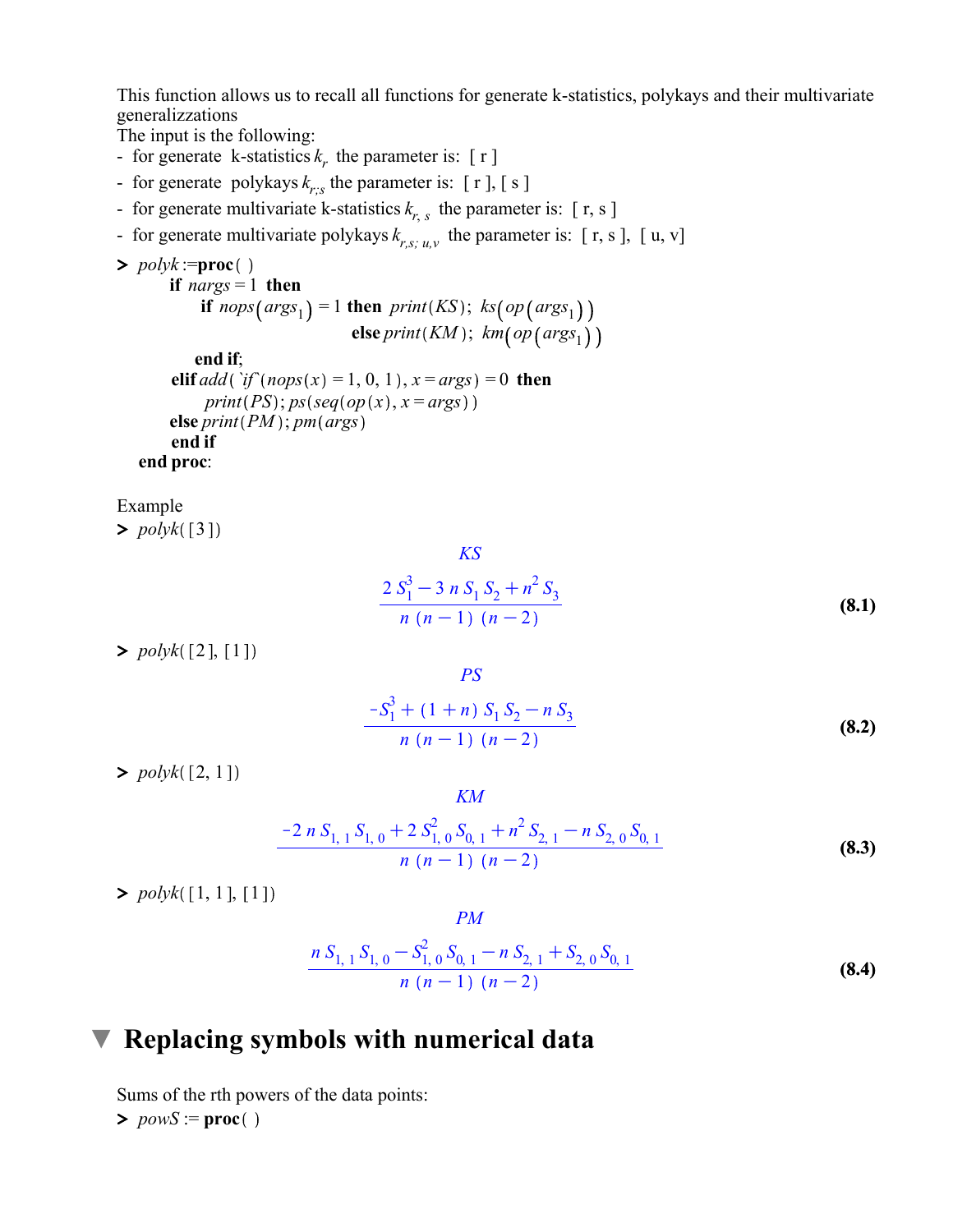if  $nargs = 1$  then Sum $\big\lfloor X_i$  $\int_{i}^{args} 1$ ,  $i = 1 ..'n'$ else Sum $\left(mul\right|X_{i,j}$  $\begin{cases} \text{args} \\ \text{if } j, j = 1 \text{ ...} \\ \text{args } \end{cases}$ ,  $i = 1 \text{ ... } n'$ end if end proc :

Example

 $> \overline{powS(5, 3, 1)}$ 



>  $powS(9);$ 



This function allows us to process a k-statistic or polykay replacing the simbols with numerical data. The parameter is the following:

- for generate k-statistics  $k_r$ , the parameter is: [ r ], [ [ n1, n2, ...] ]
- for generate polykays  $k_{r,s}$  the parameter is:  $[ [r], [s] ], [ [n1, n2, ...] ]$
- for generate multivariate k-statistics  $k_{r,s}$  the parameter is: [[r, s]], [[n1a, n2a], [n1b, n2b], ...]

- for generate multivariate polykays  $k_{r,s; u,v}$  the parameter is: [[r, s], [u, v]], [[n1a, n2a], [n1b,  $n2b$ ], ...

```
\text{p} npolyk := \text{proc}(V, data)local res, ind, N, vE, Si;
       Si := false;if nops(V) = 1 then
            if nops(op(V)) = 1 then
                Si := true; N := nops(op(data); res := ks(op(op(V))else
                N := nops(data); res: = km(op(op(V))end if;
       elif add (if (nops(x) = 1, 0, 1), x = V) = 0 then
            Si := true; N := nops(op(data)); res := ps(seq(op(x), x = V)else
            N := nops(data); res := pm(op(V))
       end if;
       ind := `minus `(indets(res), \{n\});
       vE := seq\left(y_1 = Sum\left(mul\left(\frac{Y}{i}\left[\hat{f}^*(S_i, op([j, i]), op([i, j])\right]\right)^{y_2}, j = 1...nops(y_2)\right), i = 1 \right)..N, y = seq([x, [op(x)]], x = ind);
       eval(res, [eval(evalf (vE), [X = data]), n = N])
```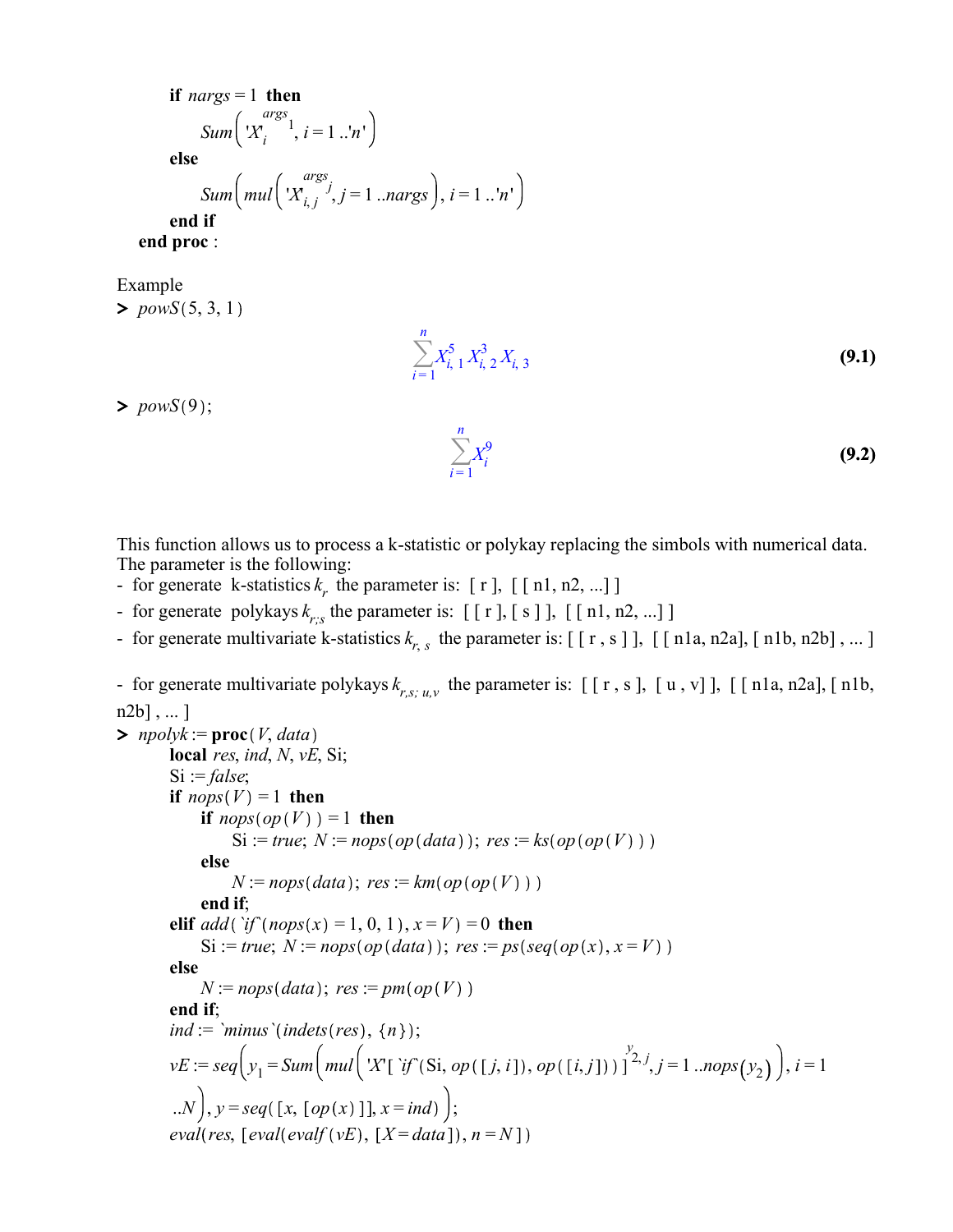#### end proc :

#### $\blacktriangleright$  data := [[16.34, 10.76, 11.84, 13.55, 15.85, 18.20, 7.51, 10.22, 12.52, 14.68, 16.08, 19.43, Examples: k-statistics and polykays

(9.3) 8.12, 11.20, 12.95, 14.77, 16.83, 19.80, 8.55, 11.58, 12.10, 15.02, 16.83, 16.98, 19.92, 9.47, 11.68, 13.41, 15.35, 19.11 data := [[16.34, 10.76, 11.84, 13.55, 15.85, 18.20, 7.51, 10.22, 12.52, 14.68, 16.08, 19.43,

8.12, 11.20, 12.95, 14.77, 16.83, 19.80, 8.55, 11.58, 12.10, 15.02, 16.83, 16.98, 19.92,

9.47, 11.68, 13.41, 15.35, 19.11

The estimator for the mean is given by

 $\text{polyk}([\text{[1]}], data)$ 

#### (9.4) 14.02166667

The estimator for the variance is given by

 $\text{polyk}([2], data)$ 

$$
12.65006954 \t\t (9.5)
$$

The estimator for the skewness is given by  $k_3 / \sqrt{k_2^3}$ 

> 
$$
\frac{npolyk([\, [3\,], data)}{\sqrt{npolyk([\, [2\,], data)^3}}
$$
  
-0.03216240416 (9.6)

The estimator for the kurtosis is given by  $k_4 / k_2^2$ 

> 
$$
\frac{npolyk(\text{[[4]], data)}}{npolyk(\text{[[2]], data)}^2}
$$
  
-0.8852923202

The estimator for the  $\kappa_3 \kappa_2$  is given by

 $\text{polyk}([3], [2]], data)$ 

$$
-15.56090621 \t\t (9.8)
$$

#### Examples: multivariate k-ktatistics and multivariate polykays

 $\blacktriangleright$  data := [[5.31, 11.16], [3.26, 3.26], [2.35, 2.35], [8.32, 14.34], [13.48, 49.45], [6.25, (9.9) 15.05 ], [7.01, 7.01 ], [8.52, 8.52 ], [0.45, 0.45 ], [12.08, 12.08 ], [19.39, 10.42 ]] data :=  $[5.31, 11.16]$ ,  $[3.26, 3.26]$ ,  $[2.35, 2.35]$ ,  $[8.32, 14.34]$ ,  $[13.48, 49.45]$ ,  $[6.25,$ 15.05 ], [7.01, 7.01 ], [8.52, 8.52 ], [0.45, 0.45 ], [12.08, 12.08 ], [19.39, 10.42 ]]

The estimator for the  $\kappa_{2, 1}$  is given by

 $\text{\textbf{p}}$  *npolyk*([[2, 1]], data

$$
-23.73790506 \t (9.10)
$$

The estimator for the  $\kappa_{2, 1} \kappa_{1, 0}$  is given by

 $>$  npolyk([[1, 1], [1]], data

$$
294.2657624 \t\t (9.11)
$$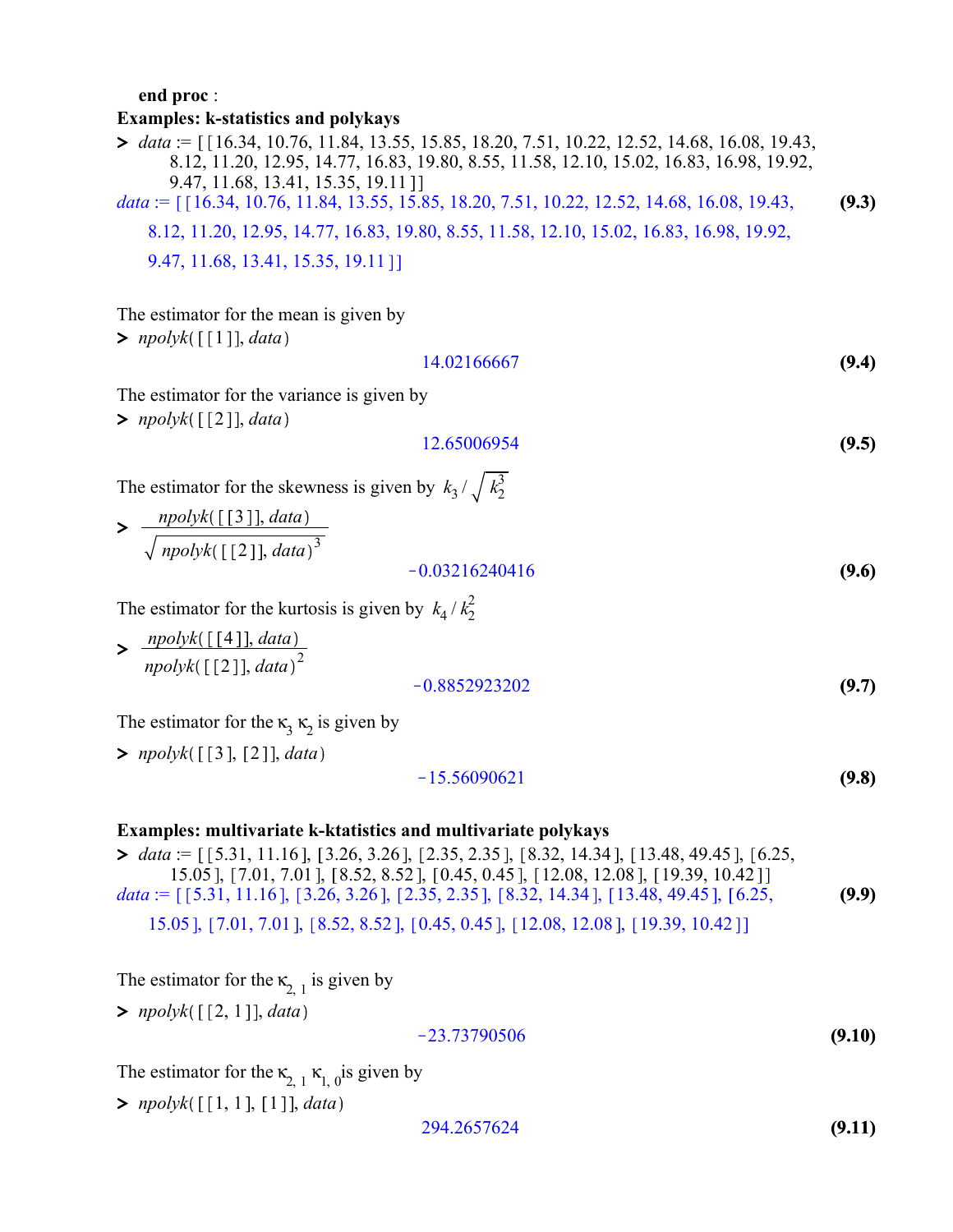The estimator for the  $\kappa_{2, 1} \kappa_{2, 0} \kappa_{1, 0}$  is given by

 $> npolyk([\lbrack 2, 1], \lbrack 2], \lbrack 1 \rbrack], data$ 

12369.47450

 $\geq$ 

## ▼ Conclusions

Tables 1 and 2 show computational times of three procedures, implementing algorithms to express single and multivariate k-statistics and single and multivariate polykays. The first one, which we call AS algorithms, has been implemented in Mathematica and refers to procedures explained in [7] availables on the web page http://www.utstat.toronto.edu/david/trans.7.nb. The second one refers to the package MathStatica [8]. Note that in this package, there are no procedures devoted to multivariate polykays. The third procedure, named Fast algorithms has been implemented in Maple 10.x by using the results explained in [5]. The procedure to compute subdivisions of multisets have been described with a wealth of details in [3] and [4].

Above all, comparing our procedures with the more speed ones of MathStatica, it is evident the improvement in computational times. Let us remark that, for all the considered procedures, the results are in the same output form and have been evaluated on the same platform.

All tasks have been performed on a PC Pentium(R)4 Intel(R), CPU 3.00 Ghz, 480MB Ram.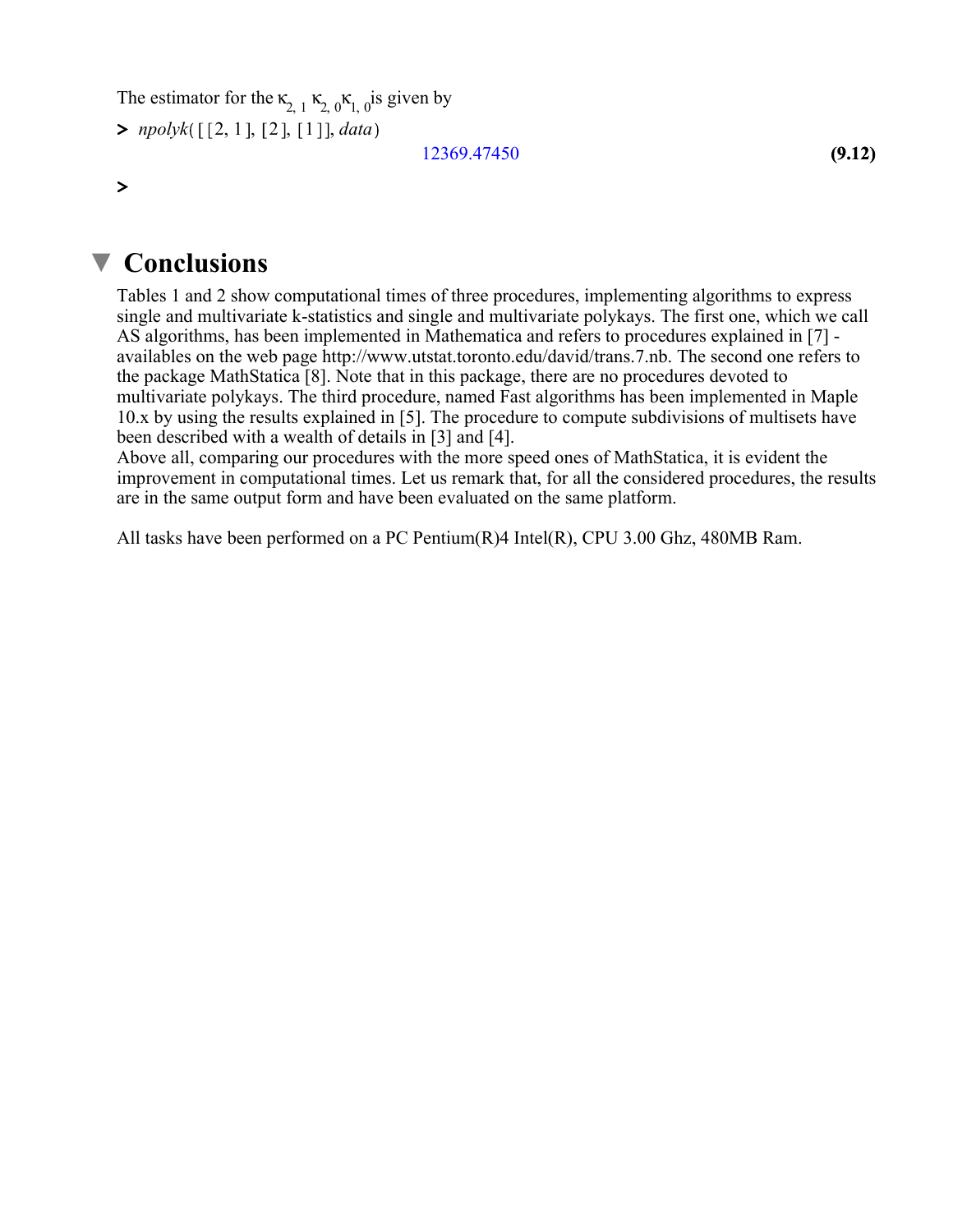| $k_{t,\ldots,l}$ | <b>AS</b> Algorithms | MathStatica | Fast-algorithms |
|------------------|----------------------|-------------|-----------------|
| $k_{5}$          | 0.06                 | 0.01        | 0.01            |
| k <sub>7</sub>   | 0.31                 | 0.02        | 0.01            |
| $k_{9}$          | 1.47                 | 0.04        | 0.01            |
| $k_{11}$         | 14.55                | 0.16        | 0.01            |
| $k_{14}$         | 396.34               | 0.61        | 0.05            |
| $k_{16}$         | 58002.60             | 1.69        | 0.14            |
| $k_{18}$         |                      | 5.42        | 0.17            |
| $k_{20}$         | C.                   | 19.11       | 0.32            |
| $k_{22}$         |                      | 69.66       | 0.68            |
| $k_{24}$         |                      | 285.58      | 1.33            |
| $k_{26}$         |                      | 1551.48     | 2.52            |
| $k_{28}$         |                      | 6324.28     | 4.84            |
| $k_{3,2}$        | 0.06                 | 0.02        | 0.01            |
| $k_{4,4}$        | 0.95                 | 0.06        | 0.01            |
| $k_{5,3}$        | 0.97                 | 0.08        | 0.02            |
| $k_{7,5}$        | 42.30                | 0.84        | 0.13            |
| $k_{7,7}$        | 466.38               | 2.72        | 0.27            |
| $k_{9,9}$        |                      | 29.44       | 2.55            |
| $k_{10,8}$       |                      | 31.61       | 2.96            |
| $k_{4,4,4}$      | 40.84                | 0.67        | 0.04            |

Tab 1 Comparison of computational times for k-statistics and polykays. Missed computational times "means greater than 20 houres".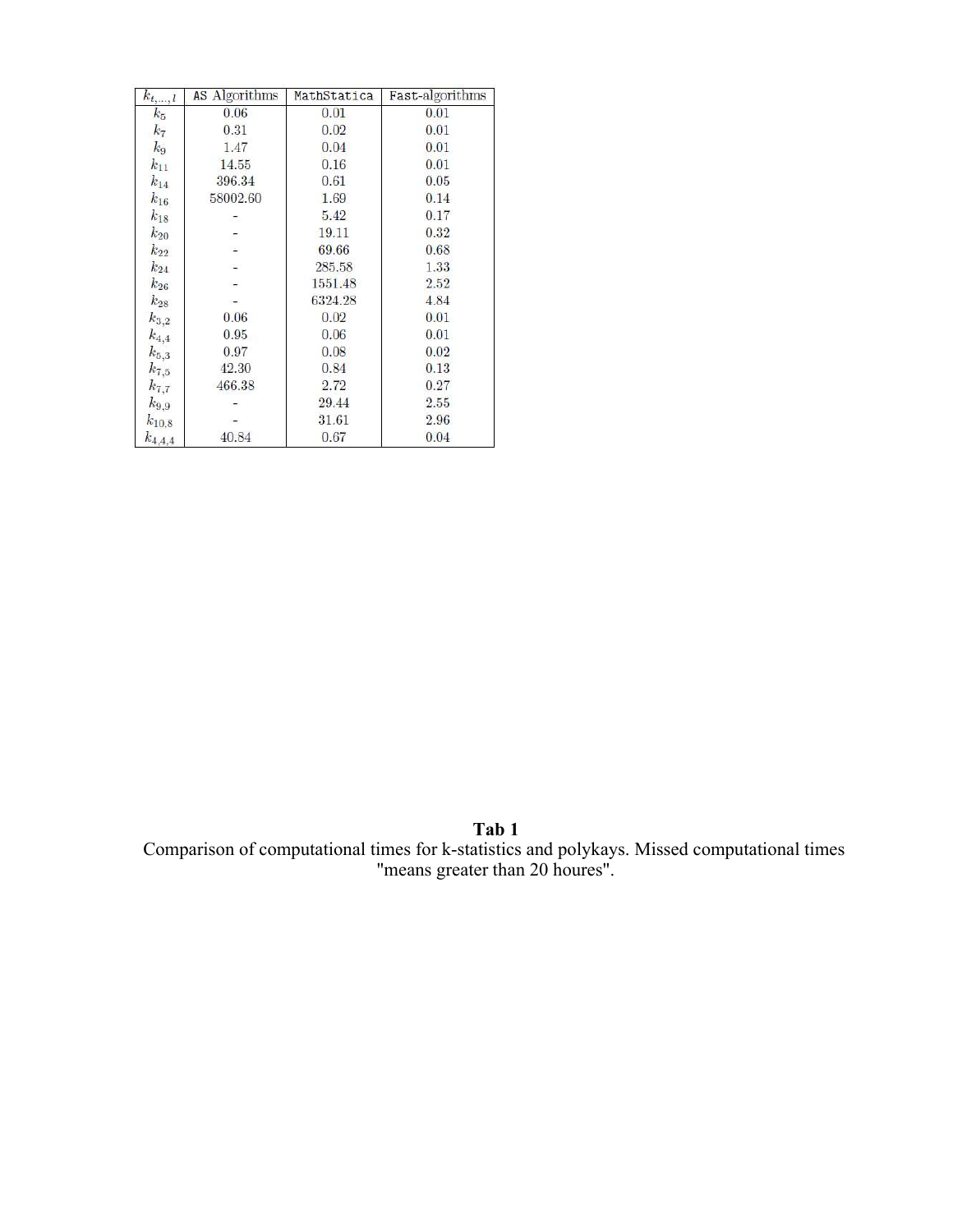| $k_{t_1t_r; l_1l_m}$     | AS Algorithms | MathStatica | Fast-algorithms |
|--------------------------|---------------|-------------|-----------------|
| $k_{3\,2}$               | 0.20          | 0.02        | 0.01            |
| $k_{44}$                 | 18.20         | 0.14        | 0.02            |
| $k_{55}$                 | 269.19        | 0.56        | 0.08            |
| $k_{65}$                 | 1023.33       | 1.02        | 0.16            |
| $k_{66}$                 |               | 2.26        | 0.33            |
| $k_{76}$                 |               | 4.06        | 0.59            |
| $k_{77}$                 |               | 8.66        | 1.23            |
| $k_{8\,6}$               |               | 7.81        | 1.16            |
| $k_{87}$                 |               | 15.89       | 2.59            |
| $k_{88}$                 |               | 30.88       | 5.53            |
| $k_{333}$                | 1211.05       | 0.92        | 0.44            |
| $k_{433}$                |               | 2.09        | 0.34            |
| $k_{443}$                |               | 4.98        | 1.02            |
| $k_{444}$                |               | 13.97       | 2.78            |
| $k_{11;11}$              | 0.05          |             | 0.01            |
| $k_{21;11}$              | 0.20          |             | 0.01            |
| $k_{2\,2;\,1\,1}$        | 1.30          |             | 0.03            |
| $k_{2\,2;\,2\,1}$        | 6.50          |             | 0.06            |
| $k_{2\,2;\,2\,2}$        | 34.31         |             | 0.11            |
| $k_{2\,1;\,2\,1;\,2\,1}$ | 81.13         |             | 0.17            |
| $k_{22;11;11}$           | 30.34         |             | 0.14            |
| $k_{2\,2;\,2\,1;\,1\,1}$ | 127.50        |             | 0.22            |
| $k_{22;21;21}$           | 406.78        |             | 0.47            |
| $k_{2\,2;\,2\,2;\,1\,1}$ | 467.88        |             | 0.55            |
| $k_{2\,2;\,2\,2;\,2\,1}$ | 1402.55       |             | 1.14            |
| $k_{22;22;22}$           | 3787.41       |             | 2.96            |

Tab 2

Comparison of computational times for multivariate k-statistics and multivariate polykays. For AS Algorithms, missed computational times means "greater than 20 houres". For MathStatica, missed computational times means "procedures not available".